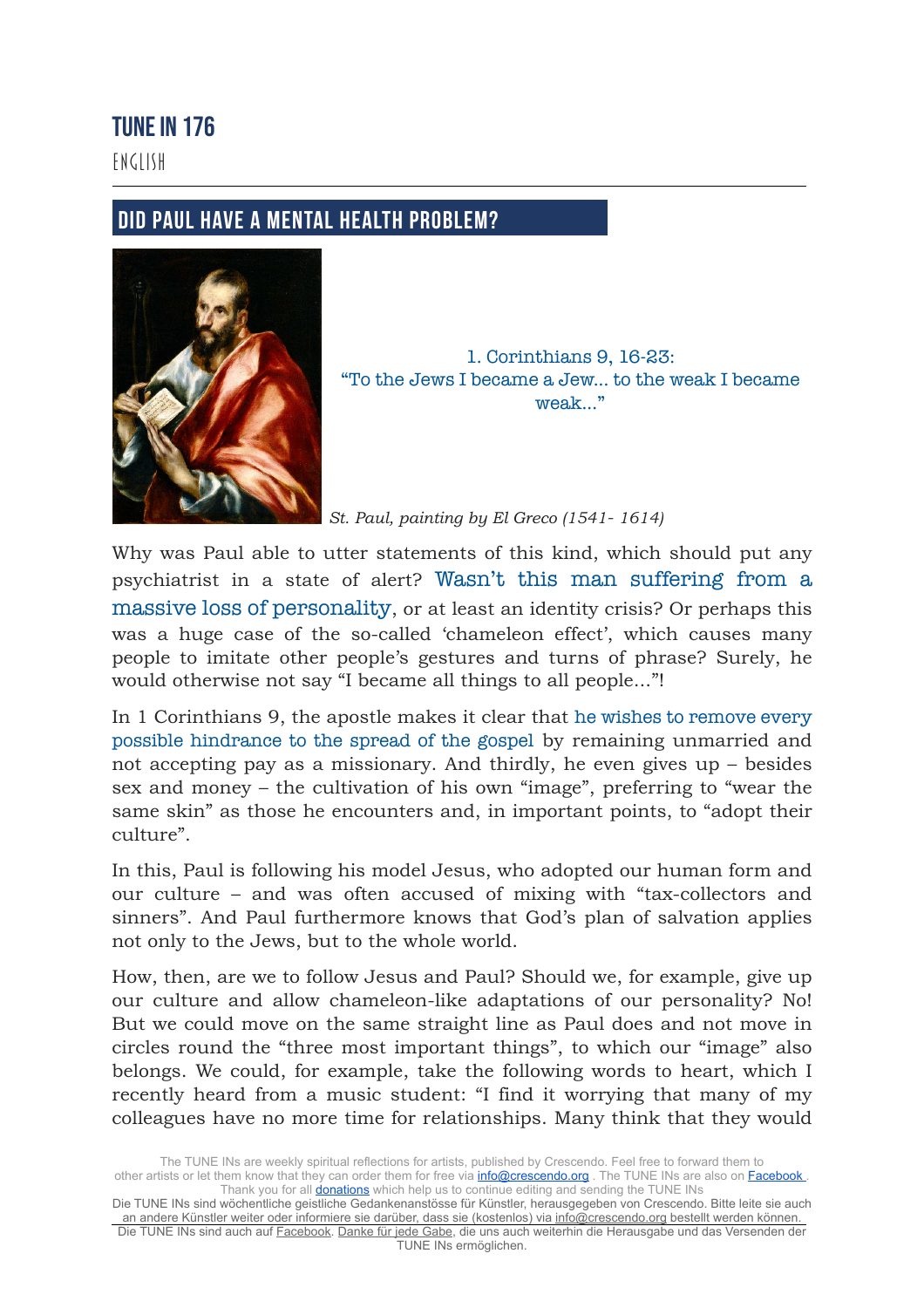lose too much valuable practice time this way. But my experience is the opposite: I do not become worse at all when I invest my non-study time in relationships, for example in Christian activities among artists. Entirely on the contrary..."

Could we then understand Paul this way: that we should not be afraid of putting less effort into maintaining our "image" – and instead attempt to understand others and to speak their language (see also TUNE IN 170)? That we should calmly choose to spend less time circling around the same "image" questions such as "What kind of impression do I make? How good do other people find me – as a person, as an artist...? How can I make progress in my career?" Then, in us and also in our diaries, free spaces develop which free us to open ourselves towards others. And this with the goal that we can express in Paul's words: "I have become all things to all men so that by all possible means I might save some. I do all this for the sake of the gospel."

Text: Beat Rink Translation: Bill Buchanan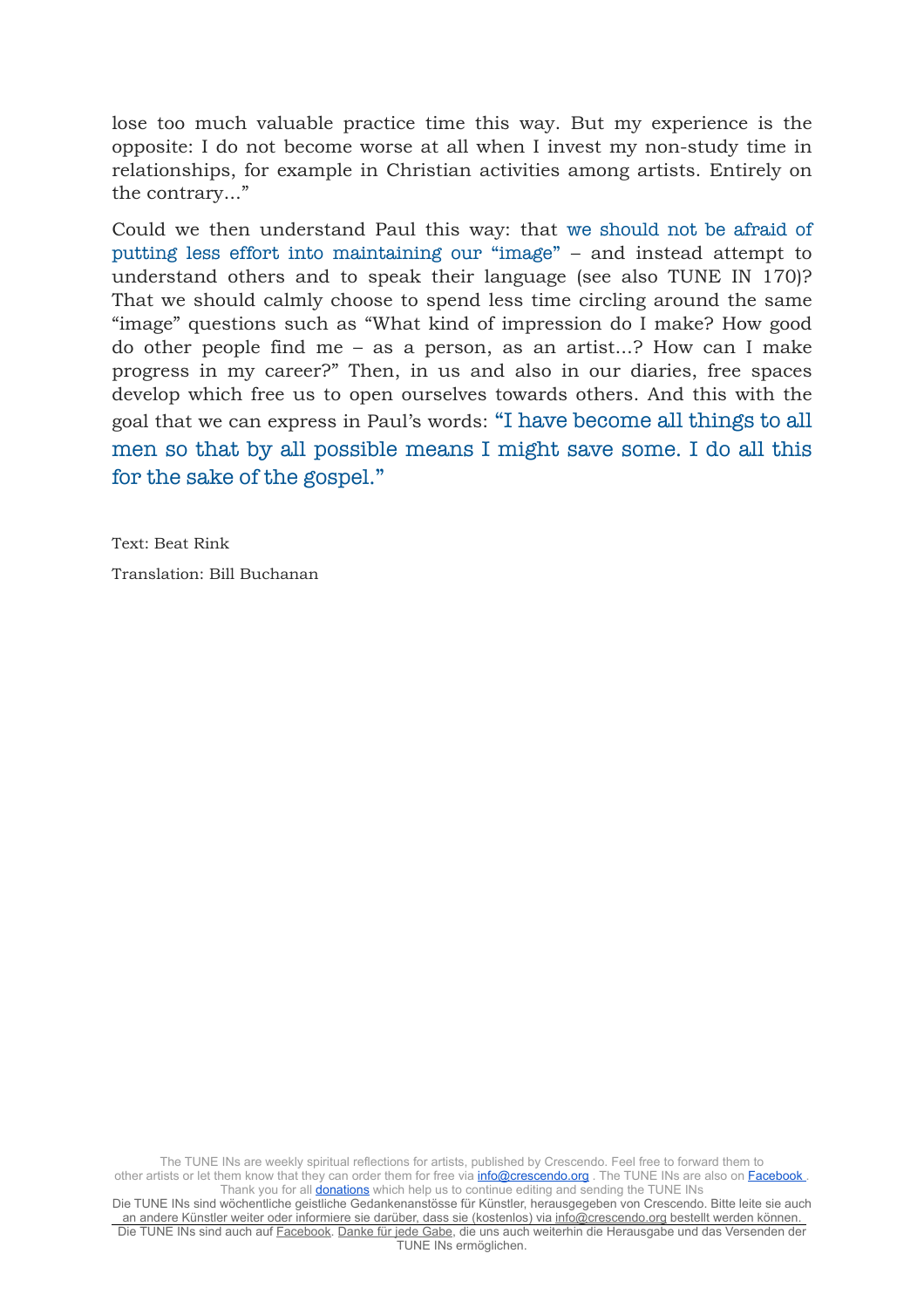## DEUTSCH

## **HATTE PAULUS EIN PSYCHISCHES PROBLEM**



1. Korinther 9, 16-23 : "Den Juden bin ich ein Jude geworden... den Schwachen bin ich ein Schwacher geworden..."

*Paulus, Gemälde von El Greco [\(1541](https://de.wikipedia.org/wiki/1541)- [1614\)](https://de.wikipedia.org/wiki/1614)*

Warum konnte Paulus solche Sätze sagen, die jeden Psychiater auf den Plan rufen müssten? Litt dieser Mann nicht einem massiven Persönlichkeitsverlust oder zumindest an einer Identitätskrise? Oder tauchte bei ihm vielleicht ganz massiv der sogenannte Chamäleon-Effekt auf, der viele dazu bringt, Gesten und Redeweisen anderer nachzuahmen? Sonst würde er doch nicht sagen "ich bin allen alles geworden..."!

In 1.Korinterh 9 macht der Apostel deutlich, dass er dem Evangelium möglichst freie Bahn verschaffen will, indem er auf die Ehe und auf einen Missionarslohn verzichtet. Und drittens – neben Sex und Geld – gibt er eben sogar die Pflege seines eigenen "Images" auf, um lieber in die "Haut seines Gegenübers" zu schlüpfen und in wichtigen Punkten dessen "Kultur anzunehmen".

Darin folgt Paulus seinem Vorbild Jesus, der Menschengestalt und unsere Kultur angenommen hat – und dem man oft vorwarf, er lasse sich auf "Zöllner und Sünder" ein. Und zudem weiss Paulus, dass der Heilsplan Gottes nicht nur den Juden, sondern aller Welt gilt.

Wie sollen wir nun Jesus und Paulus nachfolgen? Sollen wir etwa unsere Kultur aufgeben und unsere Persönlichkeit chamäleonhaft anpassen? Nein!

Aber wir könnten uns auf der gleichen Linie bewegen wie Paulus und nicht um die "drei wichtigsten Dinge" kreisen, zu denen eben auch unser "Image" gehört. Wir könnten zum Beispiel die Worte beherzigen, die kürzlich eine Musikstudentin sagte: "Mich stört, dass viele meiner Kollegen keine Zeit mehr haben für Beziehungen.. Viele denken, sie verlören dadurch wertvolle Zeit zum Üben. Ich erlebe aber das Gegenteil: Ich werde keineswegs

Die TUNE INs sind wöchentliche geistliche Gedankenanstösse für Künstler, herausgegeben von Crescendo. Bitte leite sie auch an andere Künstler weiter oder informiere sie darüber, dass sie (kostenlos) via [info@crescendo.org](mailto:info@crescendo.org) bestellt werden können. Die TUNE INs sind auch auf [Facebook](https://www.facebook.com/TUNEINs/). [Danke für jede Gabe](https://www.crescendo.org/de/kontakt--spenden.html), die uns auch weiterhin die Herausgabe und das Versenden der TUNE INs ermöglichen.